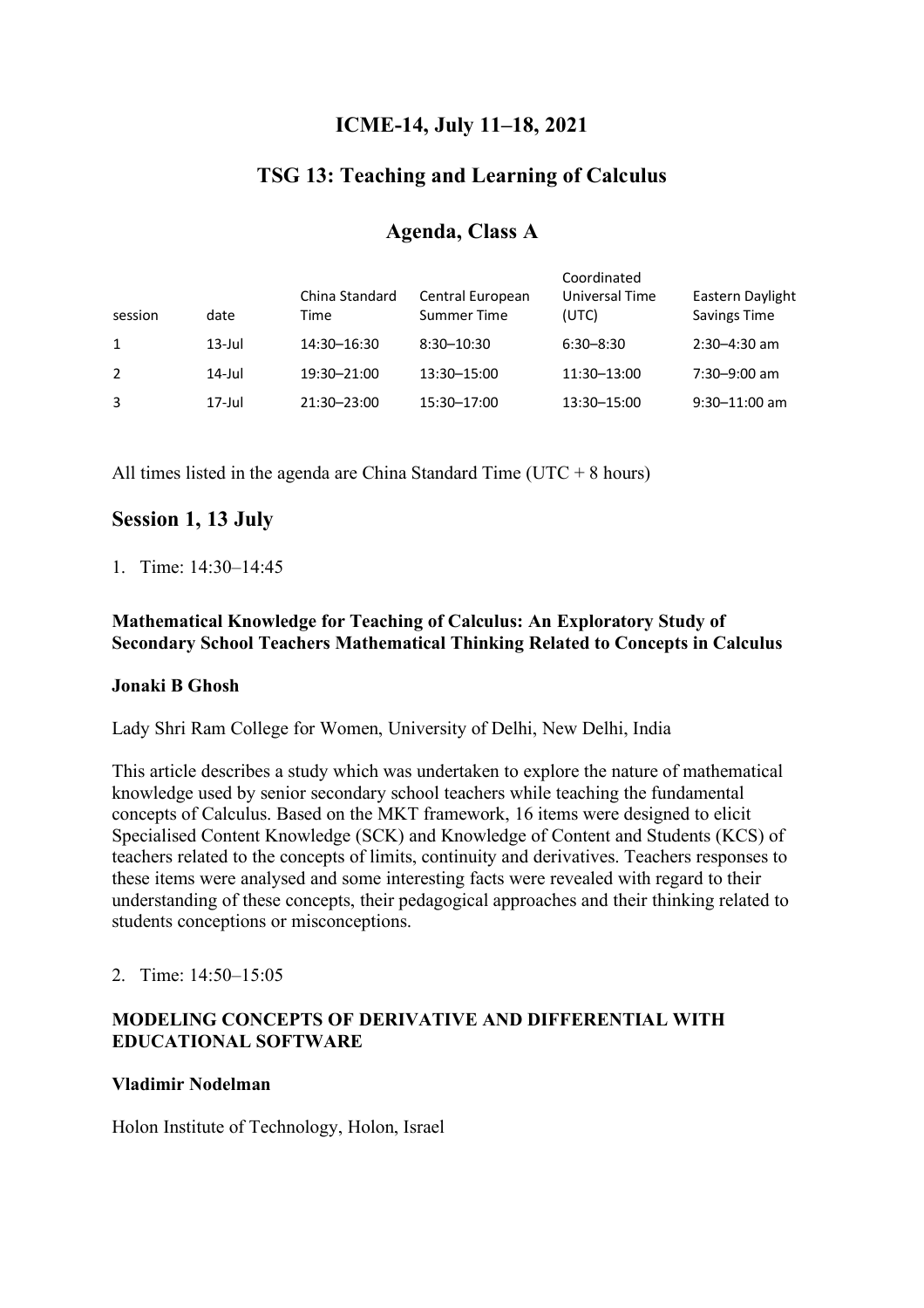Learning new fundamental concepts is greatly facilitated by the use of visual models. These models should be isomorphic to the studied contents and simple to percept (Boltyansky, 1970). The proper students' activities with models serve the knowledge interiorization.The report offers system of such modeling for studying concepts of derivative and differential through the authors nonprofit software VisuMatica.

3. Time: 15:10–15:25

## **CONSTRUCTING KNOWLEDGE USING DIGITAL TOOLS: THE CASE OF THE INFLECTION POINT**

**Regina Ovodenko**, Anatoli Kouropatov

Shenkar College of Engineering , Netanya, Israel

This paper reports part of the study conducted on a pair of first-year students from the Industrial Engineering College. The students learned the notion of inflection point using a digital unit that has been designed specifically for that purpose. We use the theory of Abstraction in Context (Hershkowitz, Schwarz, & Dreyfus, 2001) as a theoretical framework and as a methodological tool to analyze the students learning process. We found some evidence that learning with this unit would allow students to confront errors and to (perhaps partially) construct knowledge about the inflection point.

4. Time: 15:30–15:45

## **STUDENTS INTERPRETATIONS OF THE DEFINITE INTEGRAL**

#### **Inen Akrouti**

Virtual University of Tunis, Bizerta, Tunisia

This paper focuses on students interpretations of the definite integral in the first year of studying science in university. Data were collected from students written responses of questions that relate to their views of integration. My analysis is based on prior researches that had shown different students conceptualisation of definite integral (Jones, 2015a, 2015b). Analysis of results identified three categorizations for students interpretations of the definite integral: area, antiderivative and limit of approximations. Similarly, when asked about computing an integral in non-routine formula, students responses were related to two process: those based on area process, and those based on antiderivative process. It is important to notify that, although a majority of students have interpreted definite integral in terms of area underneath a curve; few numbers of them have used area to evaluate the given integral in question Q2. They choose the algebraic process of evaluating a definite integral using the Fundamental Theorem of Calculus. Participants were first-semester calculus students enrolled in a public university.

5. Time: 15:50–15:55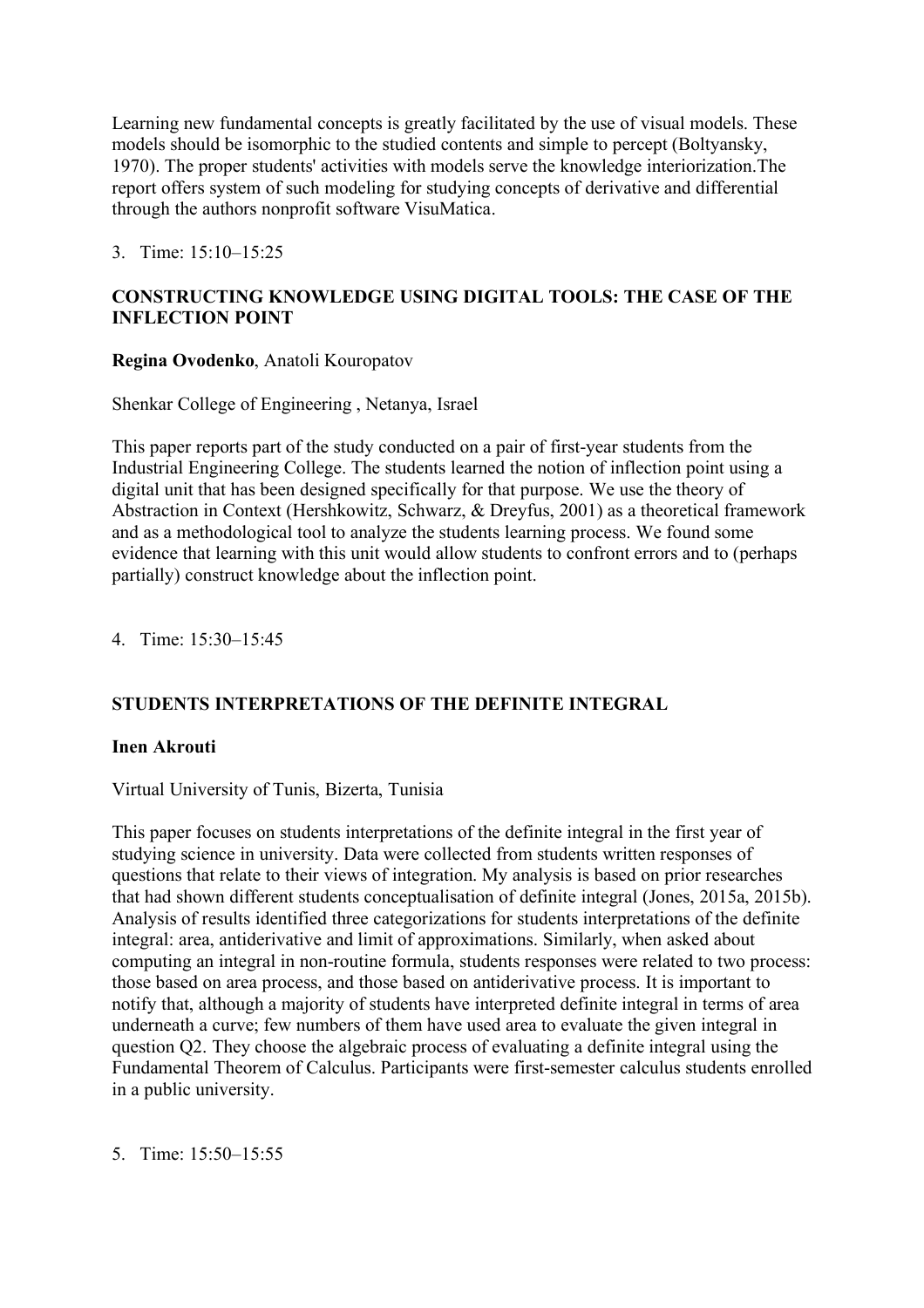## **COMPARISON OF MATHEMATICS TEXTBOOKS IN IB SCHOOL AND CHINESE PUBLIC HIGH SCHOOL: TAKE CORE CONCEPT--CALCULUS AS AN EXAMPLE**

## **Yun Lu**

Education department of East China Normal University, China

This study compares core concept of calculus in the mathematics textbooks of IB schools and Chinese high schools. One of the selected textbooks is the peoples education press edition A and the other is IBDP mathematics textbook called Mathematics for the international student mathematical HL (core).third edition published by Haese and Harris publications. Based on the theory of cognitive psychology, this paper analyzes the similarities and differences of the hierarchical structure of calculus in these two textbooks through the drawing of concept map, and studies the presentation of the lower concept of calculus -- definite integral through text analysis and cognitive level analysis framework, aimed to provide some Suggestions for the compilation of high school mathematics textbooks in the new curriculum reform in China.

6. Time: 15:58–16:03

## **RESEARCH IN CALCULATING AREAS BETWEEN CURVES**

#### **Gordana Stankov**, Djurdjica Takači

Subotica Tech College of Applied Sciences, Novi Knezevac, Serbia; University of Novi Sad, Novi Sad, Serbia

This paper summarizes the experiences in learning how to calculate areas between curves using computer at Subotica Tech College of Applied Sciences, Serbia. We compare the way of learning and the learning achievement of the experimental group (where students learned individually using computer) and the control group (where students learned individually without the use of computer).

7. Time: 16:06–16:11

## **Cause Analysis And Solutions on The Problems in Teaching The Concept of Differential**

#### **Yingzhe Ban**, Qi Zhang

Peking University, Beijing, China; Beijing Normal University, Beijing, China

Owing to historical reasons, how to understand the essence of differential has long been in dispute and it is admitted that there do exist difficulties in teaching the concept of differential. We investigated various definitions of differential among almost all of the textbooks used in Mainland China and concluded that these definitions are actually faulted in view of formal logic. Also, many calculus teachers have tried to reform their methods of teaching calculus and we referred to some methods to solve the problems.

8. Time: 16:14–16:19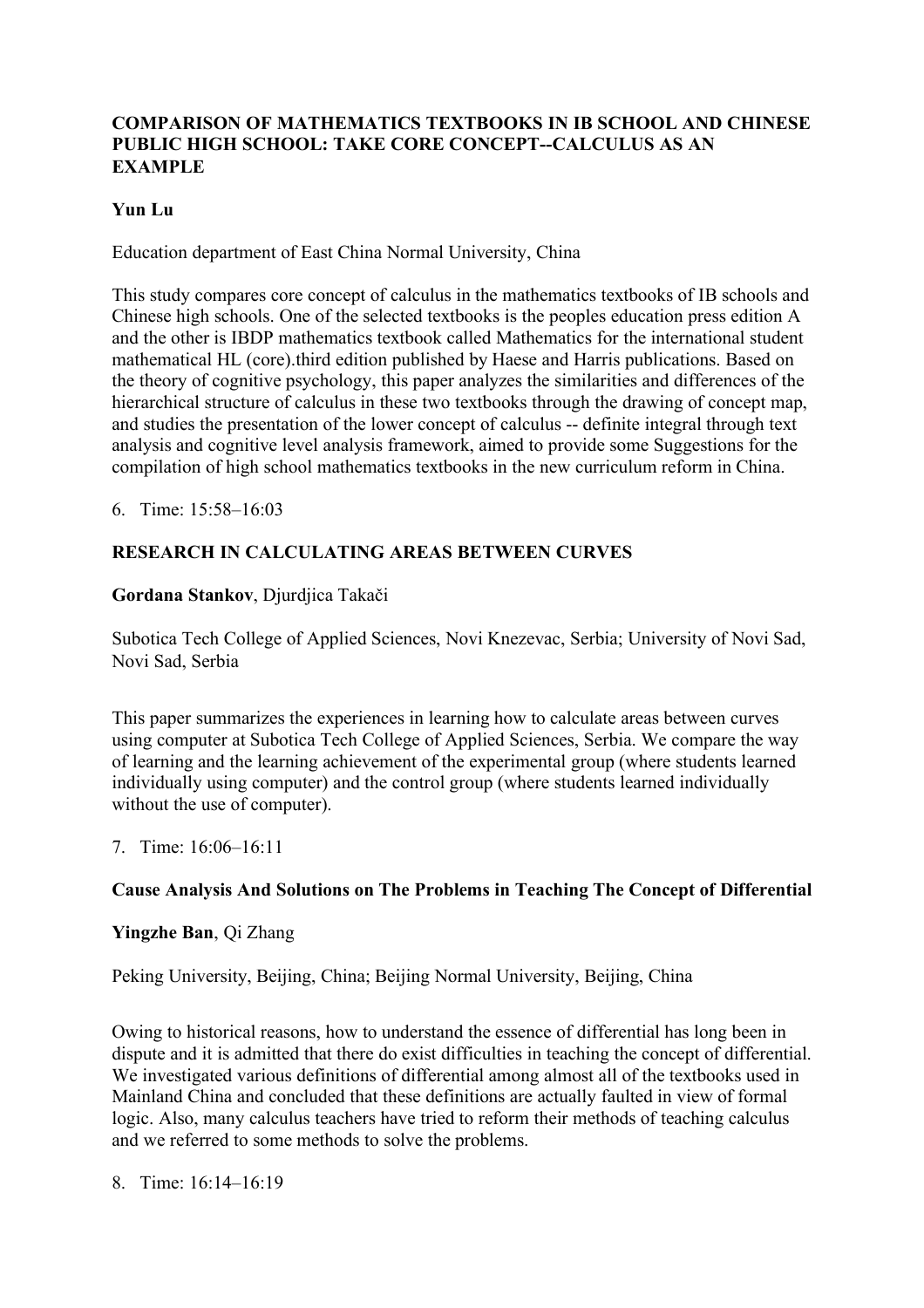## **THE CONCEPT OF CONTINUITY THROUGH DIFFERENT TYPES OF REPRESENTATIONS OF THE FUNCTION**

### **Matthaios Antonopoulos**, Eleonora Antonopoulou

University of Athens, Nea Pedeli, Greece

Continuity as a concept has a central role in mathematics. This research was carried out on students of mathematics. The purpose of this work is to study the treatment of students when controlling the continuity according to the type of representation of the function. The results of the research show that there are often differences in the way in which the continuity is characterized and some students' responses show contradictions depending on the representation of the function.

9. Time: 16:22–16:27

## **How to Teach Calculus Correctly**

#### **Han Yue**

In this paper, firstly, on the basis of sufficient evidences and logical analyses, we point out the systematic faults and shortcomings in the current principles of calculus; secondly, we give the teaching method of a transitional system of principles of calculus, which is an expediency; thirdly, we emphasize that the new definition of the differential given in this paper isn't perfect, however, we need to rewrite the textbook of calculus now.

………………………………………….

## **Session 2, 14 July**

1. Time: 19:30–19:45

#### **ACTIONS IN THE LEARNING ENVIRONMENT: ANALYZING PHYSICS AND MATHEMATICS LESSONS IN THE CASE OF ODE**

#### **Kristina Elisabeth Juter**, Örjan Hansson, Andreas Redfors

Faculty of education, Kristianstad University, Kristianstad, Sweden

This study was conducted to investigate what different and similar types of communication a teacher has with his students in a physics class and a mathematics class (with partly the same students); during both lessons, models containing ordinary differential equations (ODE) were treated. The main aim of this paper is to investigate how two theoretical frameworks can be used to jointly provide information about the lessons implementation, one of which focuses on actions in the learning environment, while the other focuses on the character of conversations in terms of mathematics, theoretical models and reality. Episodes of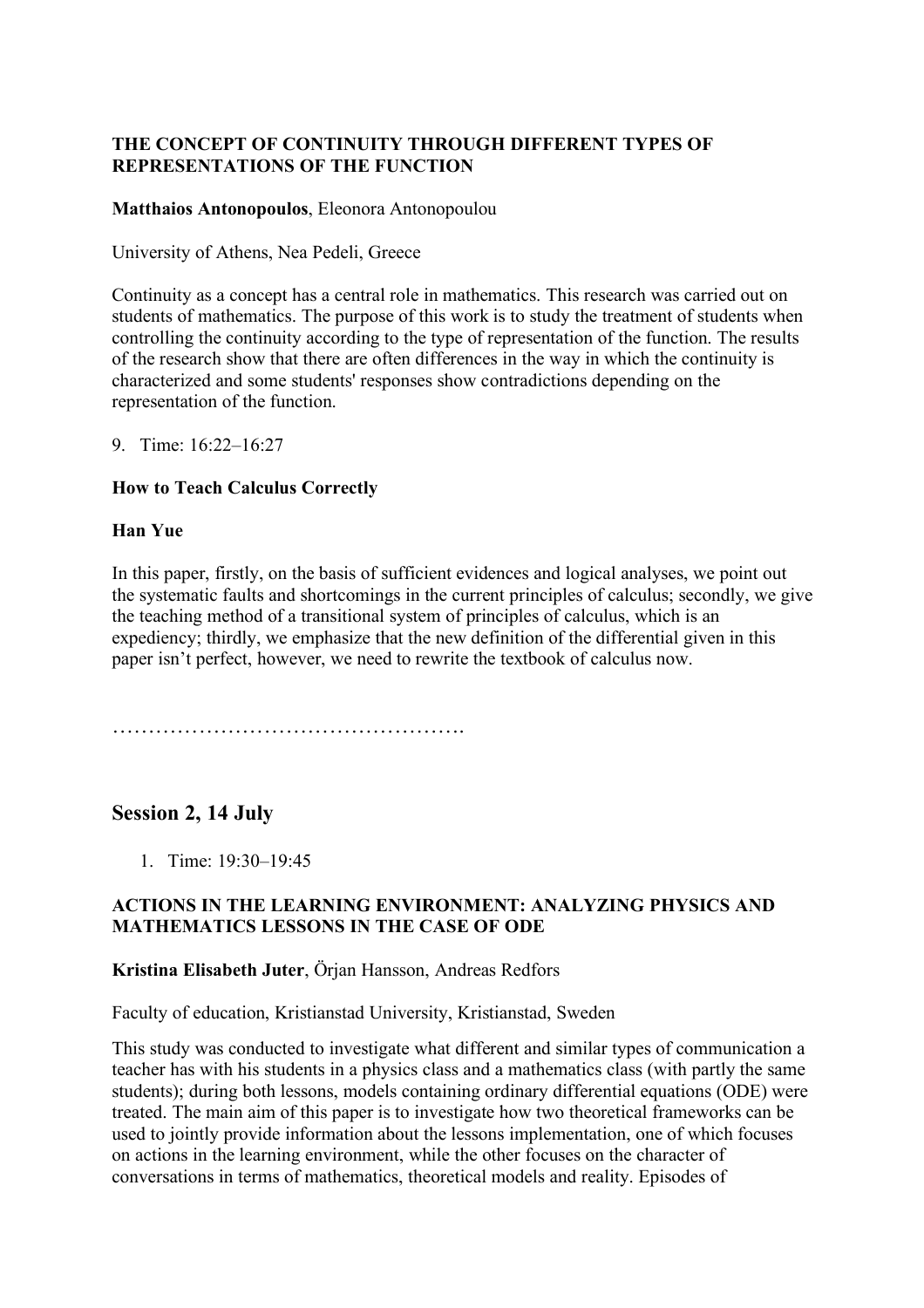conversations were identified for both classes and categorized in accordance with the frameworks. The two frameworks proved to complement each other well in the analysis of the lessons and enabled an informative analysis of the teachers actions for the students learning during their respective mathematics and physics lessons.

2. Time: 19:50–20:05

## **From upper secondary school to university calculus: Language difficulties versus conceptual difficulties**

**Arne Hole**, Inger Christin Borge, Liv Sissel Grønmo

University of Oslo, Oslo, Norway

We take our point of departure in a study of scores on some problems taken from the autumn 2015 exam in the first calculus course MAT1100 at the University of Oslo. Results indicate that the students who failed the exam, scored significantly better on new topics introduced in the course than they did on a basic algebraic task covered in the curriculum of the first year of Norwegian upper secondary school. In the light of these results, we discuss the importance of working systematically with the comprehension of abstract mathematical language in calculus courses. We argue that in many cases, learning obstacles experienced by calculus students may be related to the use of variables and other ingredients of mathematical language, instead of being related to comprehension of particular concepts of calculus such as limit, derivative and so on. It is argued that common frameworks for mathematical competencies may fail to grasp the essence of these language problems, which are related to the process of abstraction.

3. Time: 20:10–20:15

## **THE DISCRETE-DENSE-CONTINUOUS PHENOMENON AND ITS IMPLICATION IN CONTINUOUS**

## **Elizabeth Montoya Delgadillo**

Pontificia Universidad Catolica de Valparaiso, Chile

This paper deals with the discreteness-density-completeness triad in analysis for in- and preservice mathematic teachers. It is an important issue for teaching and learning analysis, besides it remains implicit for their students. It is for instance the case when linking points on a graphic to produce a continuous curve. With this example, we present the evolution of the situations in teachers training we designed

4. Time 20:18–20:23

## **A LIMIT FREE CALCULUS FOR INTRODUCING THE CONCEPTS OF TANGENT AND ASYMPTOTE. AN EDUCATIONAL PROPOSAL INSPIRED BY THE PAST**

**Maria Astrid Cuida Gomez**, Edgar Martínez-Moro, Héctor Sanz Herranz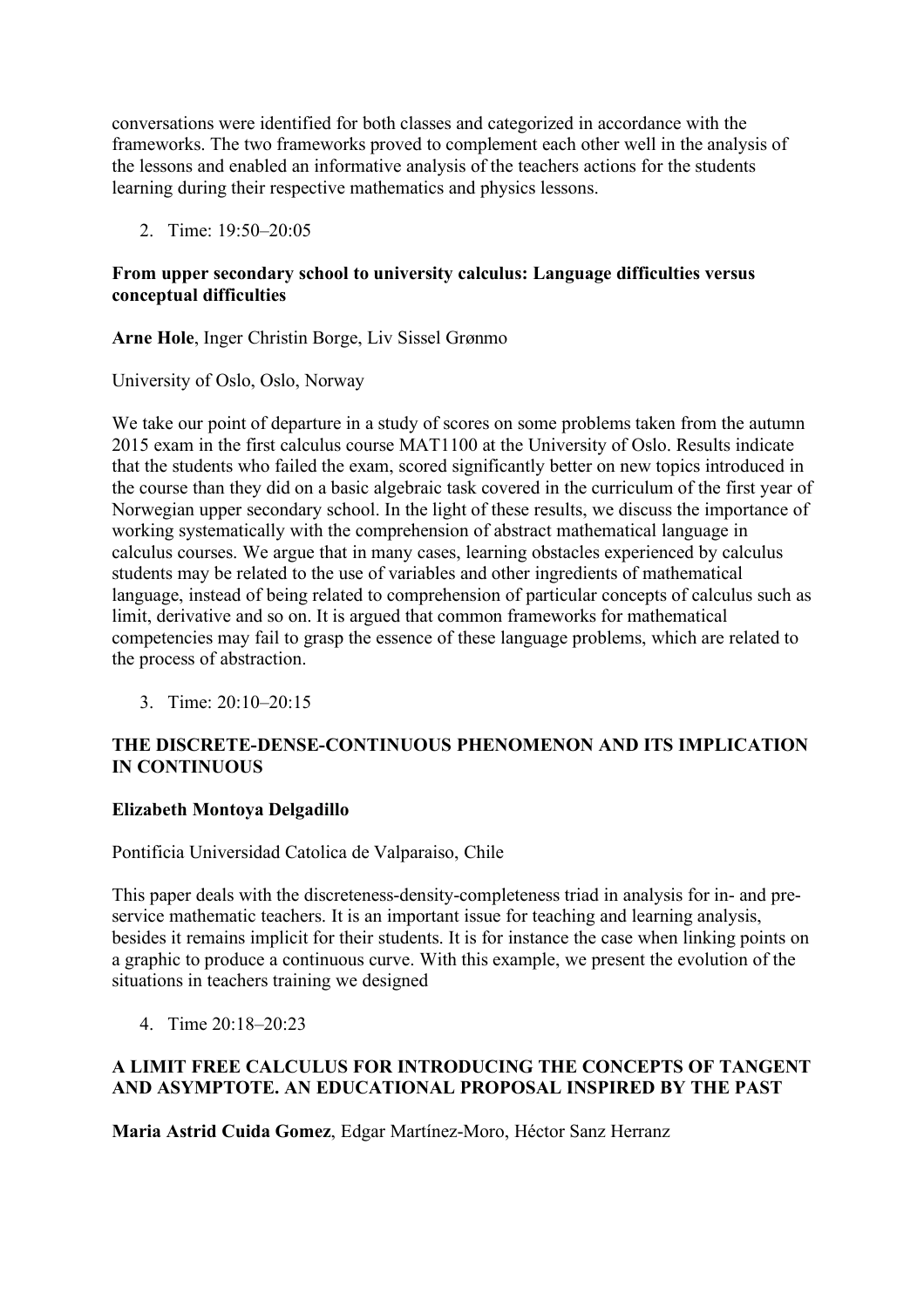Universidad de Valladolid, Valladolid, Spain

Nowadays the concept of limit in certain advanced secondary school courses covers more than two thirds of the classroom and student time when learning calculus. In this work we inquire ourselves what is the real purpose for introducing limits in this type of courses and, if the "final product" of understanding the derivative could be accomplished better without introducing the concept of limit or at least doing it later. In order to accomplished this we explore the geometric and algebraic procedures used in the past for computing the tangent line and asymptote to a (rational) curve and adapt them to the actual geometric and algebraic language as well as to the use of CAS in teaching. As a conclusion we may say that limits buried the understanding of derivatives as it was also that Cartesian coordinate system buried the understanding of conics.

5. Time: 20:26–20:31

## **AN APPROACH TO REDUCE THE NUMBER OF FAILURE STUDENTS IN A LARGE CALCULUS CLASS**

Jianhui PAN

Chongqing University of Posts and Telecommunications, Chongqing, China

It is hard to teach students according to their aptitude for a large class and therefore a large class has a greater number of failure students. For a Calculus course the failure students usually lack the ability of solving math problems. To reduce the number of failure students for a large Calculus class, a new flipped instructing approach for problem solving is designed. The approach aims to enhance students problem-solving ability in term of high-quality teaching videos. The key idea of the approach is the flipped instruction. The flipped instruction not only enables students self-learning and sufficient practice, but also allows instructors to pay attention to failure students and help them to be successful as early as possible. The preliminary practice shows that this approach has a significant impact to reduce the number of failure students in a large Calculus class and can enhance the teaching and learning quality.

6. Time: 20:34–20:39

## **The Exponential Function from the viewpoint of Mathematical Modelling: a Chilean Lesson Study**

#### **Carlos Andres Ledezma Araya**, Elizabeth Montoya Delgadillo

University of Barcelona, Chile

It is intended to study the competence in mathematical modelling in tenth grade students (aged 15 to 16 years old) and thus characterise a working space and its complexities. A lesson plan was designed according to the Blomhj and Jensens didactic-cognitive model for the mathematical modelling process. The exponential function is considered as the main mathematical object into the lesson plan. The study was implemented in two phases: in the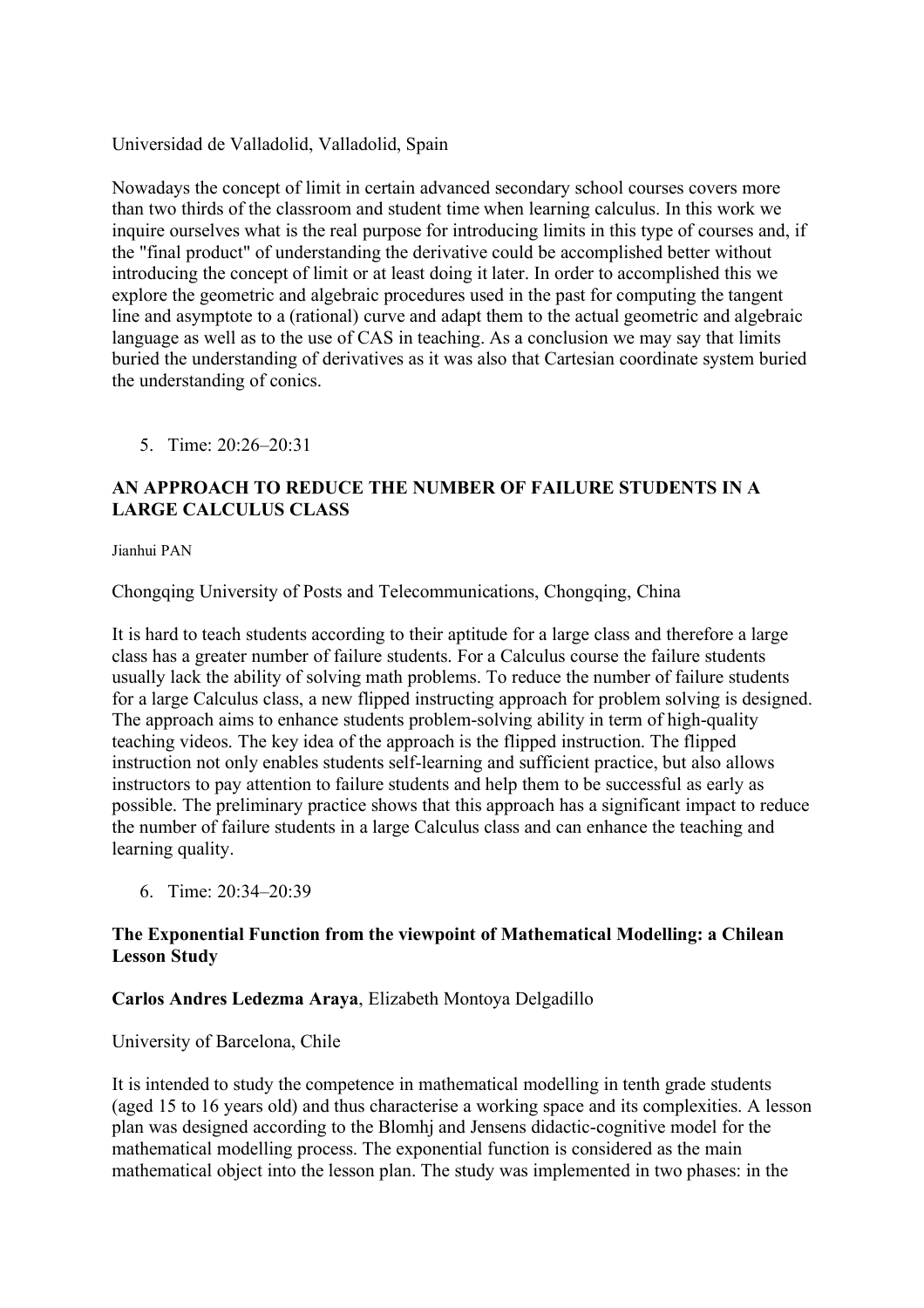first one, three interventions were carried out with tenth grade students, according to the Lesson Study methodology; in the second one, two binomials of tenth and eleventh grades students were studied respectively. The results analysed so far have evidenced the students achievements regarding the modelling process and the difficulties and mistakes in the written productions collected, also considering elements from the Mathematical Working Space Theory (MWS). This study is still under development.

7. Time: 20:42–20:47

## **USING OPEN EDUCATIONAL RESOURCES TO PROMOTE THE ACTIVE LEARNING OF CALCULUS IN URBAN DISTRICTS**

## **Kenneth Horwitz**

New Jersey Institute of Technology, Cedar Grove, NJ, USA

In this study, I utilize the Open Educational Resource Active Calculus, for a summer program for high school students interested in STEM and professional development for in-service teachers called the Math Success Initiative. I will examine how the text facilitated utilizing the Inquiry-Based Learning (IBL) method to teach calculus. I will examine the essential elements of the Inquiry-Based method and take attendees through a particular lesson. I will also share some comments from students and in-service teachers about the sample lesson, IBL and their experience in this summer program.

8. Time: 20:50–20:55

## **MATHEMATICS ANXIETY LEVELS AMONG STUDENTS IN AN INQUIRY-BASED CALCULUS I CLASS**

## **Harman Prasad Aryal**, Otto Joshua Shaw

Ohio University, Kapilvastu, Nepal

Mathematics anxiety is prevalent across the globe at all grade levels. It can impact an individuals everyday activities including numeracy and mathematics learning throughout their lives. This study investigated the mathematics anxiety among students who took an inquiry-based Calculus I course. The data were gathered from 71 students using the Abbreviated Mathematics Anxiety Rating Scale (AMARS) Likert type survey. Results include that 63% of students reported some level of mathematics anxiety and 80% indicated that they have mathematics test anxiety, whereas 72% indicated that they did not have numerical task anxiety and 55% indicated that they did not have mathematics course anxiety.

9. Time: 20:55–21:00

## **LEARNING DIFFICULTIES IN CALCULUS: AN INVESTIGATION THROUGH STUDENTS' WRITTEN SOLUTIONS**

## **Raquel Carneiro Dorr**

University of Brasilia, Brasilia, Brazil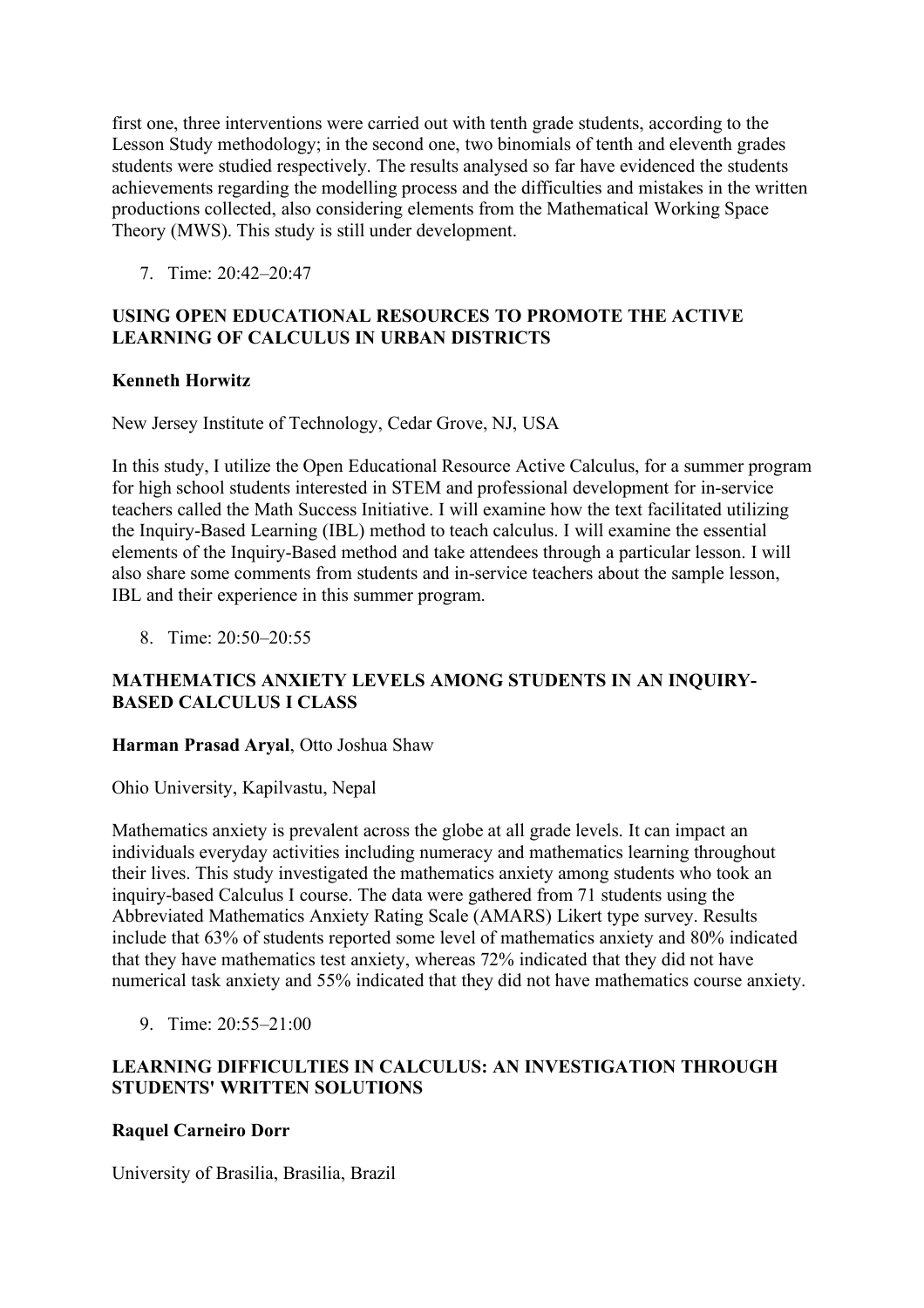This paper aims to present two students written solutions selected during a first course of Differential and Integral Calculus in order to point out and illustrate students difficulties regarding basic mathematical contents necessary in algebraic procedures and to discuss the reasons as to why they not did not yet overcome these issues. The text ends with a discussion about the necessity of promoting, within the Brazilian mathematics education community, a willingness to formulate and develop methodological alternatives to handle the problem of learning difficulties from university beginners.

…………………………………………

# **Session 3, 17 July**

1. Time: 21:30–21:45

## **The Design and Use of Low Instructional Overhead Tasks in Undergraduate Calculus: Making Student Reasoning More Accessible to Calculus Instructors**

#### **David C. Webb**

University of Colorado Boulder, Boulder, CO, USA

In undergraduate calculus classrooms designed to promote active learning, students are encouraged to offer conjectures, communicate their reasoning, and justify the validity of their arguments in the process of solving mathematics problems. The motivation for this approach is evidence from research that demonstrates how active learning can result in increased student persistence in the calculus sequence and improved students dispositions towards mathematics. This paper focuses on design principles for tasks that require less planning time than a traditional lecture but designed in such a way to increase active learning in the undergraduate calculus sequence i.e., low instructional overhead tasks. These principles for task design include use of multiple representations and organization of related prompts around key concepts to generate student ideas that can inform instruction. Using examples from a variety of instructional activities for calculus, this paper will highlight how to use, adapt and design calculus activities that are more conducive to instructor promotion of student interaction, reasoning and problem solving.

2. Time: 21:50–22:05

## **THE OBSERVED IMPACT IMPLEMENTING INQUIRY-BASED LEARNING AT A CALCULUS CLASSROOM**

## **Su Liang**

University of Texas–San Antonio, San Antonio, TX, USA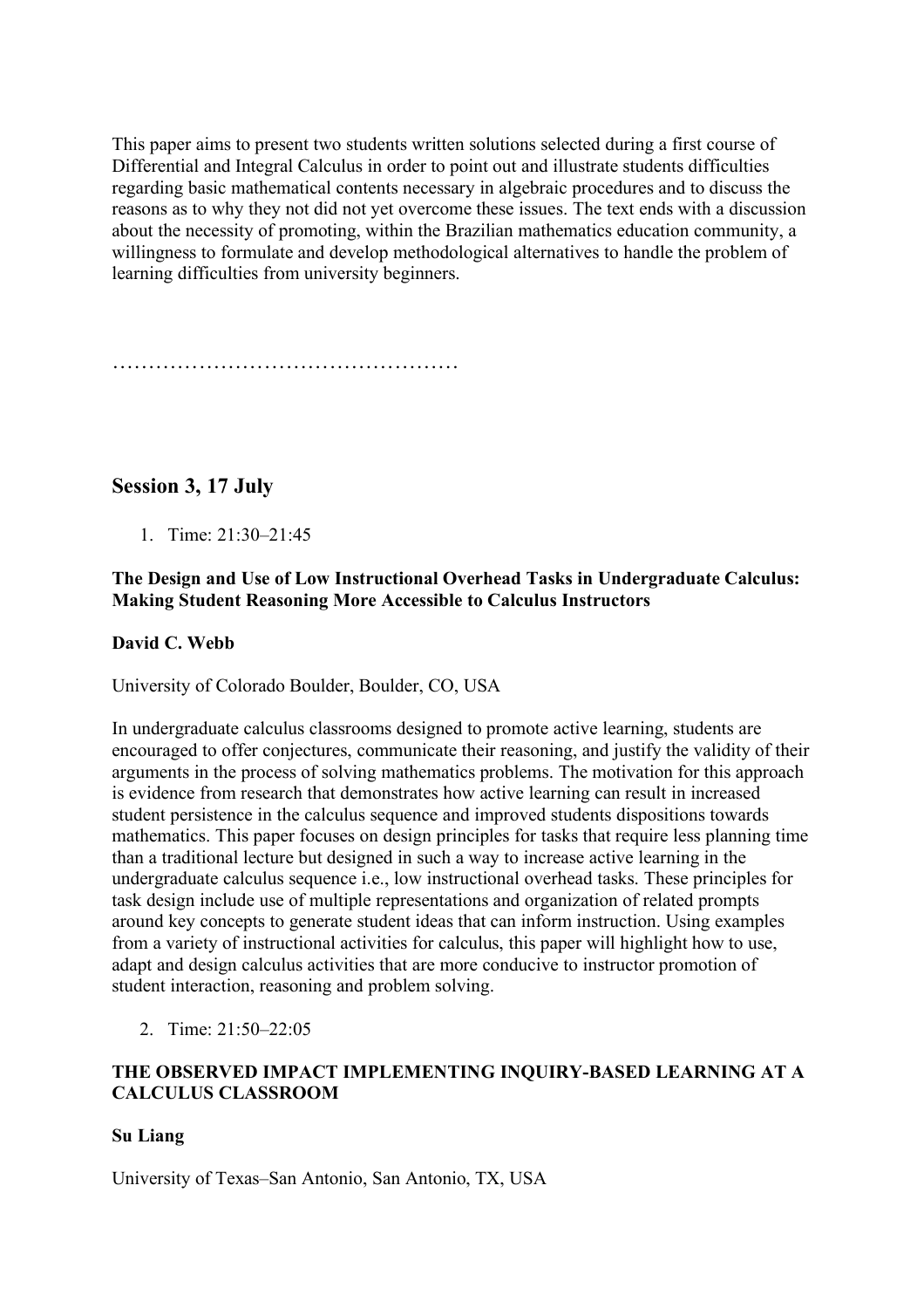The data collected from a Calculus II class reveals that the structure of an inquiry-based learning (IBL) class produced rigorous on-going formative assessment during class teaching from three perspectives: helping the instructor see student thinking; helping the instructor see the level of student understanding; helping the instructor catch teachable moments. The rigorous on-going formative assessment, in turn, helped change student classroom behaviors in terms of asking more questions, showing deep thinking, and gaining confidence.

3. Time: 22:10–22:15

## **TEACHING CALCULUS BASED ON COMPLEXITY THEORY OF TEACHING AND LEARNING**

Mehmet Turegun

Barry University, Miami, FL, USA

An obsession with control permeates several aspects of our society and dominates our educational system throughout our classrooms in the United States. As an alternative to this control driven orientation, some aspects of the notion of decentralized control in a classroom environment may be worth exploring. In this paper, a description of the influence of the complexity theory of teaching and learning, as outlined by Davis & Sumara (2007), on my classroom practices in a calculus class is presented. An exploration of some alternative ideas for a calculus classroom based on a post-modern perspective with foci on the concepts of connectedness, non-linearity, holarchy, and creating spaces for community of truth is discussed.

4. Time: 22:18–22:23

## **NOTIONS OF CONTINUITY OF PRE-SERVICE TEACHERS; REFLECTIONS FOR A PROBLEMATIZATION**

#### **Antonio Bonilla**, Ricardo Cantoral, Ricardo Cantoral

Centro de investigacion y de estudios avanzados , Ciudad de Mexico, Mexico

In this paper we present some reflections on the results obtained in a study carried out with teachers in pre-service with respect to the notion of continuity. In the study it is proposed to model a logarithmic spiral through paper folding and dynamic geometry, the analysis of the result shows evidence that in the teachers drawing and discussions there is a notion of continuity which seems to differ from the formal definition of textbooks. From the socioepistemological program and with the indications of these results we seek to make a problematization around continuity, this process is to study original mathematical works and then compare the results with current textbooks.

5. Time: 22:26–22:31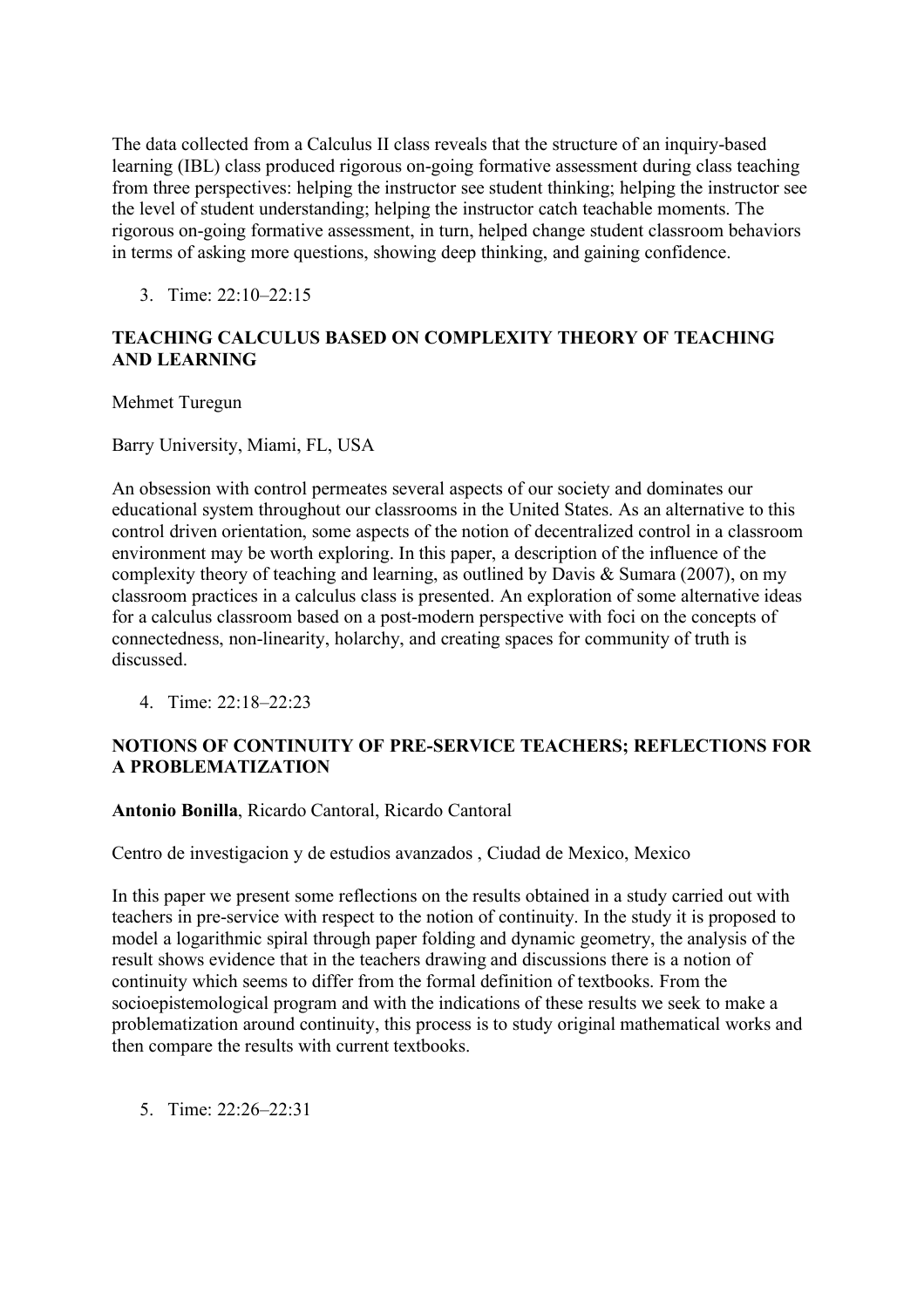## **RESIGNIFICATION OF THE DERIVATIVE IN A SCHOOL SITUATION WITH A PERSPECTIVE OF AN EXCLUSION - INCLUSION DIALECTIC: FROM EMULATION OF THE CONCEPT TO AUTONOMY OF USES**

### **Jose Luis Morales Reyes**, Francisco Cordero Osorio

Cinvestav, Ciudad de Mexico, Mexico

This paper discusses theoretical-methodological aspects of Socio-epistemological Theory for the design of a school situation that will be socialized among mathematics teachers at the higher level. The design consists of resignifying the derivative based on epistemologies of uses of peoples mathematical knowledge at school, at work or in a profession, and in our daily life. The resignification of mathematics is a knowledge that is problematized with the teacher's school mathematics. Socialization, with an exclusion-inclusion dialectical perspective, will provide data on the processes of valuing of the uses of the derivative among teachers. Where, with semi-structured interview methods, the unit of analysis will be defined: from the emulation of the derivative concept to the autonomy of arguments of approximation, variation and transformation.

6. Time: 22:34–22:39

## **COVARIATIONAL REASONING: AN AXIS IN THE CONSTRUCTION PROCESS OF THE DEFINITE INTEGRAL CONCEPT**

**Mihaly Andre Martinez Miraval**, Martha Leticia García Rodríguez

Universidad Peruana de Ciencias Aplicadas, Lima, Peru

The study aims is to analyze different tasks which are proposed to the students related with the definite integral, and to show covariational reasoning appears and its used in the development of the mentioned tasks. For this reason, a documental research was done about definite integral, focused on the mathematical education field, and special attention was paid in the kind of tasks that were used and published in articles from 2008 to 2018. The students responses on this tasks were analyzed using the covariation levels defined in the theoretical construct of Thompson and Carlson (2018). From this perspective, the levels named no coordination, chunky continuous covariation and smooth continuous covariation, own of this construct, were identified in the students responses. We conjecture that its feasible to analyze the research from this perspective, in order to show the covariational reasoning is present and can be considered as an axis in the construction process of the definite integral concept.

7. Time: 22:42–22:47

## **THE "OVERGENERALIZATION OF LINEARITY": DIFFICULTY, CONFLICT OR OBSTACLE?**

**Nicolas Lopez**, Gloria Ines Neira Sanabria

Universidad Nacional de Colombia, Bogota, Colombia